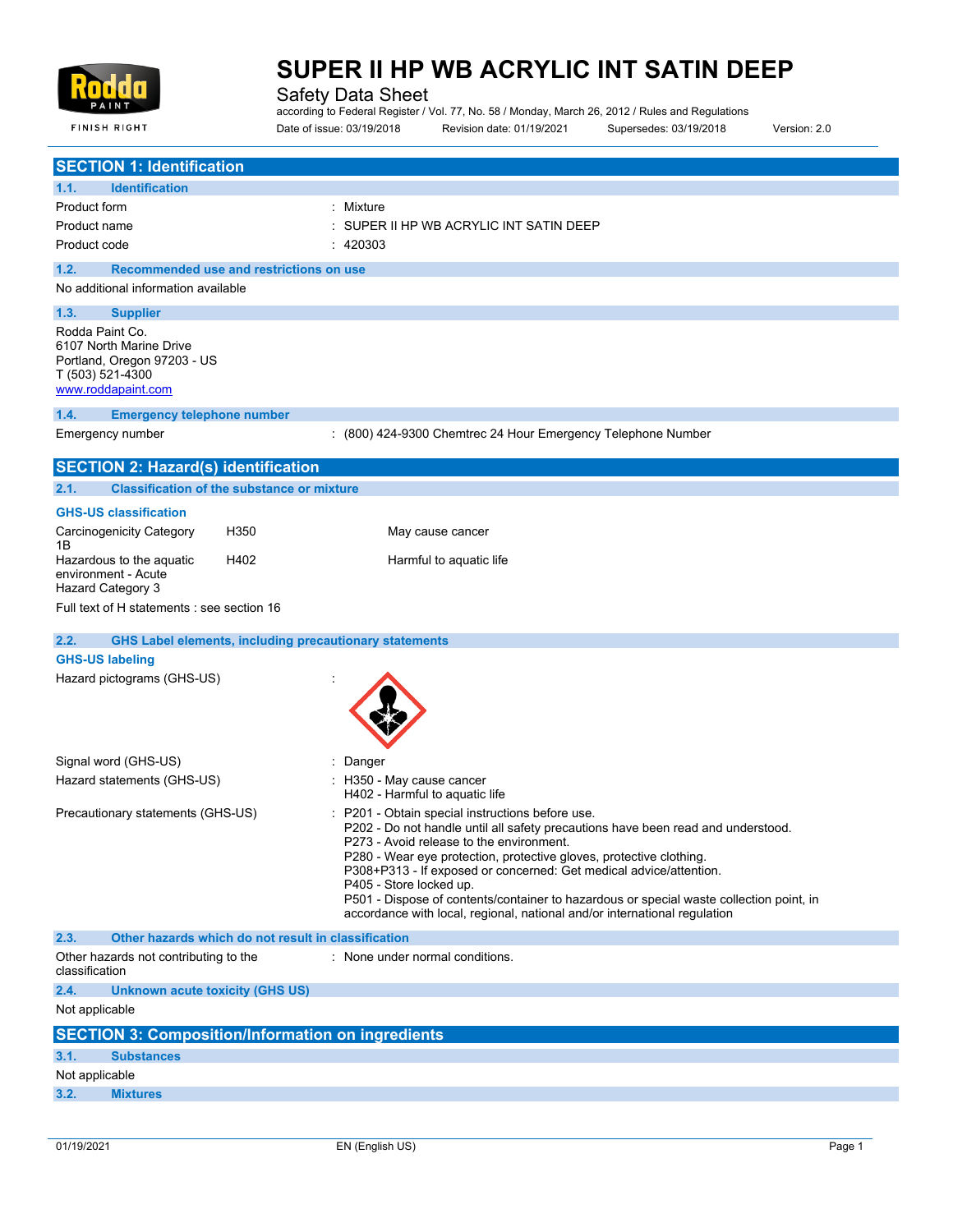# Safety Data Sheet

according to Federal Register / Vol. 77, No. 58 / Monday, March 26, 2012 / Rules and Regulations

| <b>Name</b>                     | <b>Product identifier</b> | $\frac{9}{6}$ | <b>GHS-US classification</b> |
|---------------------------------|---------------------------|---------------|------------------------------|
| <b>TITANIUM DIOXIDE</b>         | (CAS-No.) 13463-67-7      | 5.6           | Carc. 2. H351                |
| ALIPHATIC PETROLEUM DISTILLATES | (CAS-No.) 64741-88-4      | 0.2           | Carc. 1B. H350               |

Full text of hazard classes and H-statements : see section 16

| <b>SECTION 4: First-aid measures</b>                                                            |                                                                                                                                                                                                                                                                                                                                                                                                                                                                                                                                                                        |  |  |  |
|-------------------------------------------------------------------------------------------------|------------------------------------------------------------------------------------------------------------------------------------------------------------------------------------------------------------------------------------------------------------------------------------------------------------------------------------------------------------------------------------------------------------------------------------------------------------------------------------------------------------------------------------------------------------------------|--|--|--|
| <b>Description of first aid measures</b><br>4.1.                                                |                                                                                                                                                                                                                                                                                                                                                                                                                                                                                                                                                                        |  |  |  |
| First-aid measures general                                                                      | : IF exposed or concerned: Get medical advice/attention.                                                                                                                                                                                                                                                                                                                                                                                                                                                                                                               |  |  |  |
| First-aid measures after inhalation                                                             | Remove person to fresh air and keep comfortable for breathing.                                                                                                                                                                                                                                                                                                                                                                                                                                                                                                         |  |  |  |
| First-aid measures after skin contact                                                           | Wash skin with plenty of water.                                                                                                                                                                                                                                                                                                                                                                                                                                                                                                                                        |  |  |  |
| First-aid measures after eye contact                                                            | Rinse eyes with water as a precaution.                                                                                                                                                                                                                                                                                                                                                                                                                                                                                                                                 |  |  |  |
| First-aid measures after ingestion                                                              | Call a poison center/doctor/physician if you feel unwell.                                                                                                                                                                                                                                                                                                                                                                                                                                                                                                              |  |  |  |
| 4.2.<br>Most important symptoms and effects (acute and delayed)                                 |                                                                                                                                                                                                                                                                                                                                                                                                                                                                                                                                                                        |  |  |  |
| No additional information available                                                             |                                                                                                                                                                                                                                                                                                                                                                                                                                                                                                                                                                        |  |  |  |
| 4.3.<br>Immediate medical attention and special treatment, if necessary                         |                                                                                                                                                                                                                                                                                                                                                                                                                                                                                                                                                                        |  |  |  |
| Treat symptomatically.                                                                          |                                                                                                                                                                                                                                                                                                                                                                                                                                                                                                                                                                        |  |  |  |
| <b>SECTION 5: Fire-fighting measures</b>                                                        |                                                                                                                                                                                                                                                                                                                                                                                                                                                                                                                                                                        |  |  |  |
| Suitable (and unsuitable) extinguishing media<br>5.1.                                           |                                                                                                                                                                                                                                                                                                                                                                                                                                                                                                                                                                        |  |  |  |
| Suitable extinguishing media                                                                    | : Water spray. Dry powder. Foam. Carbon dioxide.                                                                                                                                                                                                                                                                                                                                                                                                                                                                                                                       |  |  |  |
| 5.2.<br>Specific hazards arising from the chemical                                              |                                                                                                                                                                                                                                                                                                                                                                                                                                                                                                                                                                        |  |  |  |
| Reactivity                                                                                      | : The product is non-reactive under normal conditions of use, storage and transport.                                                                                                                                                                                                                                                                                                                                                                                                                                                                                   |  |  |  |
| 5.3.<br>Special protective equipment and precautions for fire-fighters                          |                                                                                                                                                                                                                                                                                                                                                                                                                                                                                                                                                                        |  |  |  |
| Protection during firefighting                                                                  | : Do not attempt to take action without suitable protective equipment. Self-contained breathing<br>apparatus. Complete protective clothing.                                                                                                                                                                                                                                                                                                                                                                                                                            |  |  |  |
| <b>SECTION 6: Accidental release measures</b>                                                   |                                                                                                                                                                                                                                                                                                                                                                                                                                                                                                                                                                        |  |  |  |
| Personal precautions, protective equipment and emergency procedures<br>6.1.                     |                                                                                                                                                                                                                                                                                                                                                                                                                                                                                                                                                                        |  |  |  |
| 6.1.1.<br>For non-emergency personnel                                                           |                                                                                                                                                                                                                                                                                                                                                                                                                                                                                                                                                                        |  |  |  |
| Emergency procedures                                                                            | : Only qualified personnel equipped with suitable protective equipment may intervene.                                                                                                                                                                                                                                                                                                                                                                                                                                                                                  |  |  |  |
| 6.1.2.<br>For emergency responders                                                              |                                                                                                                                                                                                                                                                                                                                                                                                                                                                                                                                                                        |  |  |  |
| Protective equipment                                                                            | Do not attempt to take action without suitable protective equipment. For further information<br>refer to section 8 "Exposure controls/personal protection".                                                                                                                                                                                                                                                                                                                                                                                                            |  |  |  |
| 6.2.<br><b>Environmental precautions</b>                                                        |                                                                                                                                                                                                                                                                                                                                                                                                                                                                                                                                                                        |  |  |  |
| Avoid release to the environment. Notify authorities if product enters sewers or public waters. |                                                                                                                                                                                                                                                                                                                                                                                                                                                                                                                                                                        |  |  |  |
| 6.3.<br>Methods and material for containment and cleaning up                                    |                                                                                                                                                                                                                                                                                                                                                                                                                                                                                                                                                                        |  |  |  |
| Methods for cleaning up                                                                         | : Take up liquid spill into absorbent material. Notify authorities if product enters sewers or public<br>waters.                                                                                                                                                                                                                                                                                                                                                                                                                                                       |  |  |  |
| Other information                                                                               | Dispose of materials or solid residues at an authorized site.                                                                                                                                                                                                                                                                                                                                                                                                                                                                                                          |  |  |  |
| <b>Reference to other sections</b><br>6.4.                                                      |                                                                                                                                                                                                                                                                                                                                                                                                                                                                                                                                                                        |  |  |  |
| For further information refer to section 13                                                     |                                                                                                                                                                                                                                                                                                                                                                                                                                                                                                                                                                        |  |  |  |
| <b>SECTION 7: Handling and storage</b>                                                          |                                                                                                                                                                                                                                                                                                                                                                                                                                                                                                                                                                        |  |  |  |
| 7.1.<br><b>Precautions for safe handling</b>                                                    |                                                                                                                                                                                                                                                                                                                                                                                                                                                                                                                                                                        |  |  |  |
| Precautions for safe handling                                                                   | Ensure good ventilation of the work station. Obtain special instructions before use. Do not<br>handle until all safety precautions have been read and understood. Take all necessary<br>technical measures to avoid or minimize the release of the product on the workplace. Limit<br>quantities of product at the minimum necessary for handling and limit the number of exposed<br>workers. Provide local exhaust or general room ventilation. Wear personal protective<br>equipment. Floors, walls and other surfaces in the hazard area must be cleaned regularly. |  |  |  |
| Hygiene measures                                                                                | Separate working clothes from town clothes. Launder separately. Do not eat, drink or smoke<br>when using this product. Always wash hands after handling the product.                                                                                                                                                                                                                                                                                                                                                                                                   |  |  |  |
| 7.2.<br>Conditions for safe storage, including any incompatibilities                            |                                                                                                                                                                                                                                                                                                                                                                                                                                                                                                                                                                        |  |  |  |
| Storage conditions                                                                              | : Store locked up. Store in a well-ventilated place. Keep cool.                                                                                                                                                                                                                                                                                                                                                                                                                                                                                                        |  |  |  |
| 01/19/2021                                                                                      | 2/7<br>EN (English US)                                                                                                                                                                                                                                                                                                                                                                                                                                                                                                                                                 |  |  |  |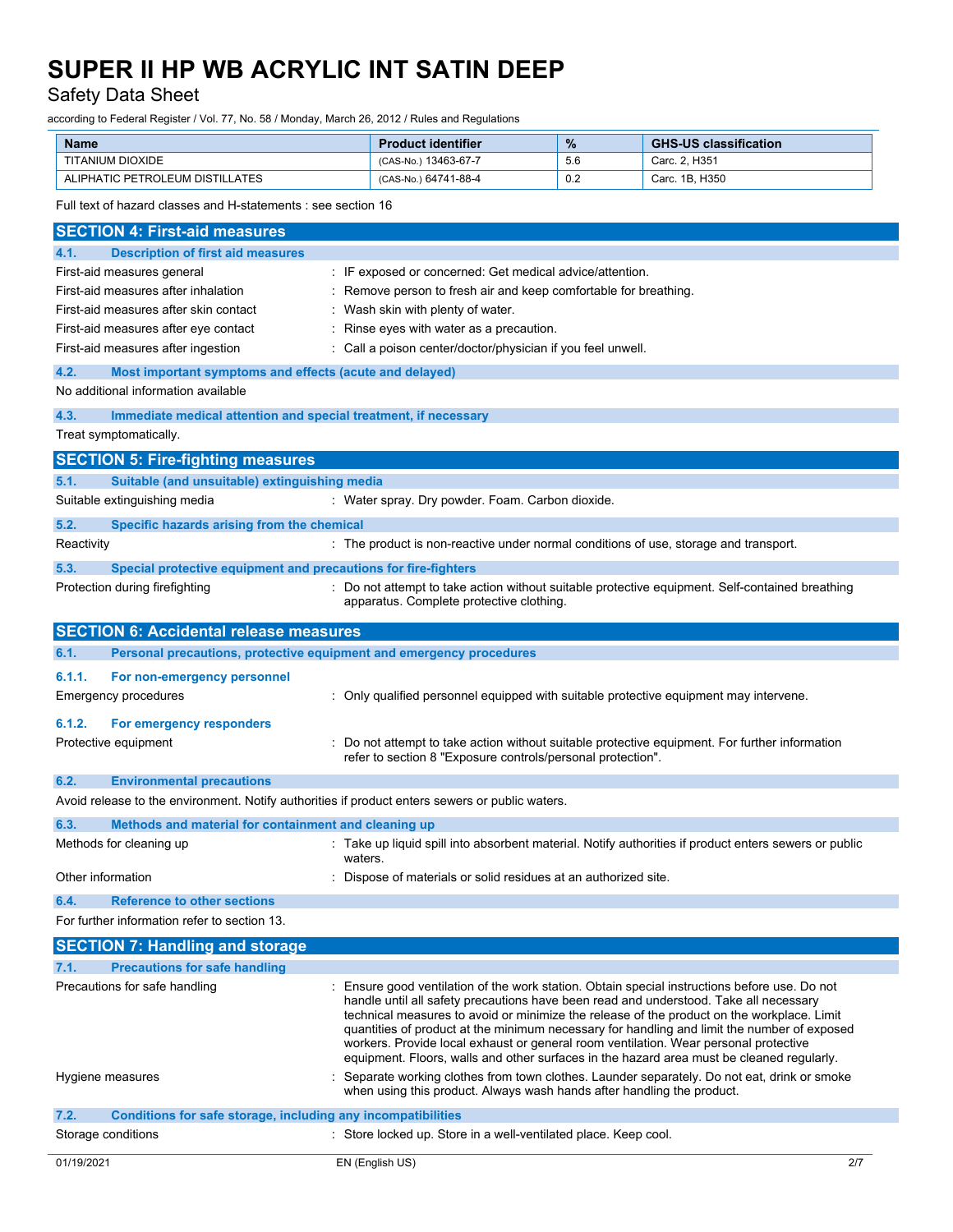## Safety Data Sheet

according to Federal Register / Vol. 77, No. 58 / Monday, March 26, 2012 / Rules and Regulations

# **SECTION 8: Exposure controls/personal protection 8.1. Control parameters ALIPHATIC PETROLEUM DISTILLATES (64741-88-4)** Not applicable **TITANIUM DIOXIDE (13463-67-7)** ACGIH ACGIH TWA (mg/m<sup>3</sup>) 10 mg/m<sup>3</sup> OSHA OSHA PEL (TWA) (mg/m<sup>a</sup>) 15 mg/m<sup>3</sup> (total dust) IDLH US IDLH (mg/m<sup>3</sup>) 5000 mg/m<sup>3</sup> NIOSH NIOSH REL (TWA) (mg/m<sup>3</sup>) 2.4 mg/m<sup>3</sup> (CIB 63-fine) 0.3 mg/m<sup>3</sup> (CIB 63-ultrafine, including engineered nanoscale)

#### **8.2. Appropriate engineering controls**

Appropriate engineering controls : Ensure good ventilation of the work station. Environmental exposure controls : Avoid release to the environment.

### **8.3. Individual protection measures/Personal protective equipment**

### **Personal protective equipment:**

Gloves. Safety glasses. Protective clothing. Insufficient ventilation: wear respiratory protection.

#### **Hand protection:**

Protective gloves

#### **Eye protection:**

Safety glasses

#### **Skin and body protection:**

Wear suitable protective clothing

#### **Respiratory protection:**

Wear respiratory protection.

### **Personal protective equipment symbol(s):**



# **SECTION 9: Physical and chemical properties**

| Information on basic physical and chemical properties<br>9.1. |                     |  |  |  |
|---------------------------------------------------------------|---------------------|--|--|--|
| Physical state                                                | $:$ Liquid          |  |  |  |
| Color                                                         | $:$ white           |  |  |  |
| Odor                                                          | : mild              |  |  |  |
| Odor threshold                                                | : No data available |  |  |  |
| рH                                                            | $: 8.5 - 9.5$       |  |  |  |
| Melting point                                                 | : Not applicable    |  |  |  |
| Freezing point                                                | : No data available |  |  |  |
| Boiling point                                                 | : No data available |  |  |  |
| Flash point                                                   | : $> 100 °C$        |  |  |  |
| Relative evaporation rate (butyl acetate=1)                   | : No data available |  |  |  |
| Flammability (solid, gas)                                     | : Not applicable.   |  |  |  |
| Vapor pressure                                                | : No data available |  |  |  |
|                                                               |                     |  |  |  |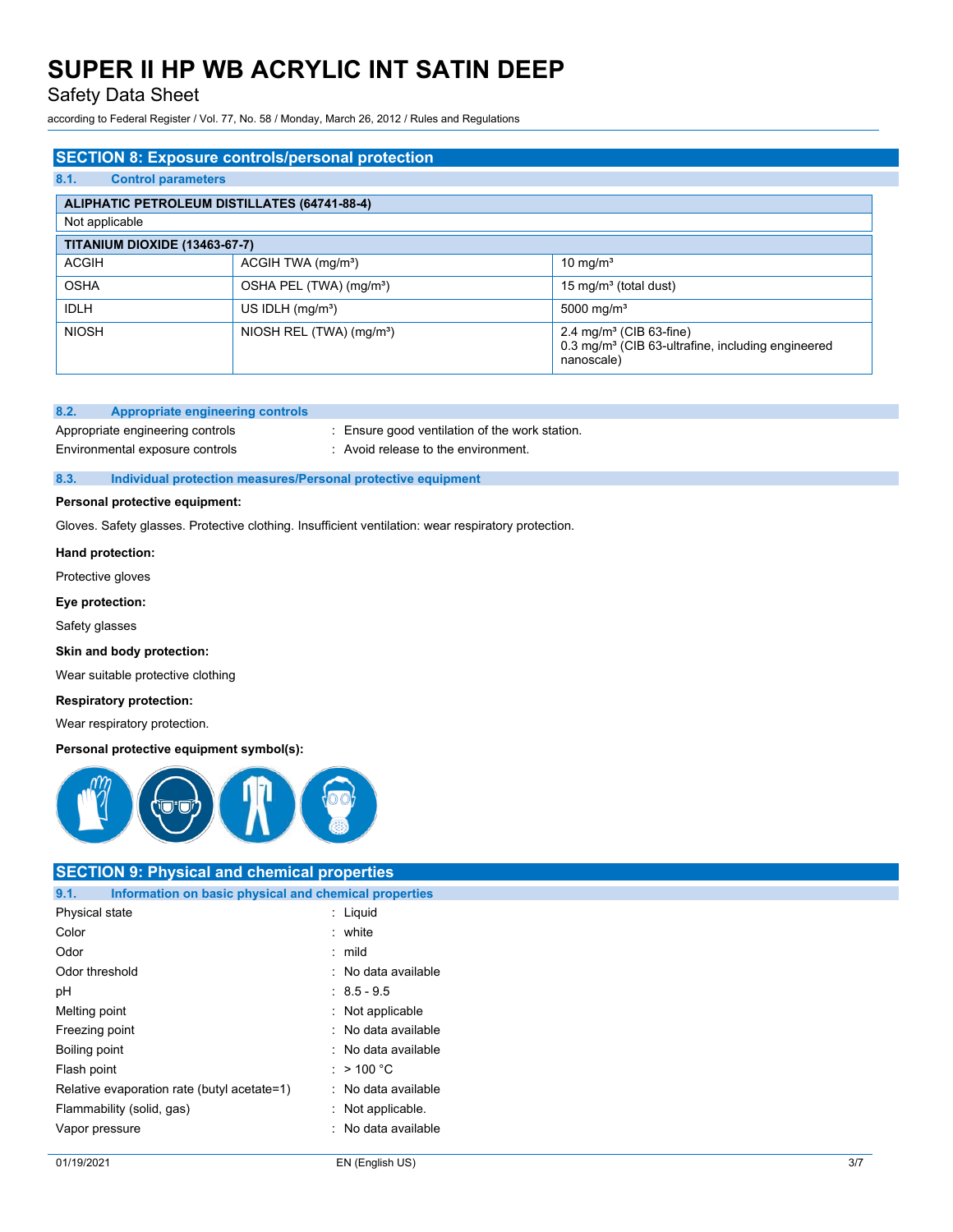# Safety Data Sheet

according to Federal Register / Vol. 77, No. 58 / Monday, March 26, 2012 / Rules and Regulations

| Relative vapor density at 20 °C | : No data available |
|---------------------------------|---------------------|
| Specific gravity                | : No data available |
| Specific gravity / density      | $: 11.03$ lb/gal    |
| Solubility                      | : No data available |
| Log Pow                         | : No data available |
| Auto-ignition temperature       | : No data available |
| Decomposition temperature       | : No data available |
| Viscosity, kinematic            | : No data available |
| Viscosity, dynamic              | : No data available |
| <b>Explosion limits</b>         | : No data available |
| <b>Explosive properties</b>     | No data available   |
| Oxidizing properties            | No data available   |
|                                 |                     |

#### **9.2. Other information**

No additional information available

|       | <b>SECTION 10: Stability and reactivity</b>                                        |
|-------|------------------------------------------------------------------------------------|
| 10.1. | <b>Reactivity</b>                                                                  |
|       | The product is non-reactive under normal conditions of use, storage and transport. |
| 10.2. | <b>Chemical stability</b>                                                          |
|       | Stable under normal conditions.                                                    |
| 10.3. | <b>Possibility of hazardous reactions</b>                                          |
|       | No dangerous reactions known under normal conditions of use.                       |
| 10.4. | <b>Conditions to avoid</b>                                                         |
|       | None under recommended storage and handling conditions (see section 7).            |
| 10.5. | <b>Incompatible materials</b>                                                      |
|       | No additional information available                                                |
| 10.6. | <b>Hazardous decomposition products</b>                                            |
|       |                                                                                    |

Thermal decomposition generates : Carbon dioxide. Carbon monoxide. fume.

## **SECTION 11: Toxicological information**

## **11.1. Information on toxicological effects**

Acute toxicity in the contract of the classified in the classified in the classified in the classified in the classified in the classified in the classified in the classified in the classified in the classified in the clas

| <b>ALIPHATIC PETROLEUM DISTILLATES (64741-88-4)</b> |                                                 |  |  |  |
|-----------------------------------------------------|-------------------------------------------------|--|--|--|
| LD50 oral rat                                       | > 5000 mg/kg                                    |  |  |  |
| LD50 dermal rabbit<br>> 2000 mg/kg                  |                                                 |  |  |  |
| LC50 inhalation rat (mg/l)                          | $> 5530$ mg/m <sup>3</sup> (Exposure time: 4 h) |  |  |  |
| <b>TITANIUM DIOXIDE (13463-67-7)</b>                |                                                 |  |  |  |
| LD50 oral rat                                       | > 10000 mg/kg                                   |  |  |  |
| Skin corrosion/irritation                           | Not classified                                  |  |  |  |
|                                                     | pH: 8.5 - 9.5                                   |  |  |  |
| Serious eye damage/irritation                       | Not classified<br>٠                             |  |  |  |
|                                                     | pH: 8.5 - 9.5                                   |  |  |  |
| Respiratory or skin sensitization                   | : Not classified                                |  |  |  |
| Germ cell mutagenicity                              | : Not classified                                |  |  |  |
| Carcinogenicity                                     | : May cause cancer.                             |  |  |  |
| <b>TITANIUM DIOXIDE (13463-67-7)</b>                |                                                 |  |  |  |
| IARC group                                          | 2B - Possibly Carcinogenic to Humans            |  |  |  |
| In OSHA Hazard Communication Carcinogen<br>list     | Yes                                             |  |  |  |
| Reproductive toxicity                               | Not classified<br>۰.                            |  |  |  |
| Specific target organ toxicity – single exposure    | : Not classified                                |  |  |  |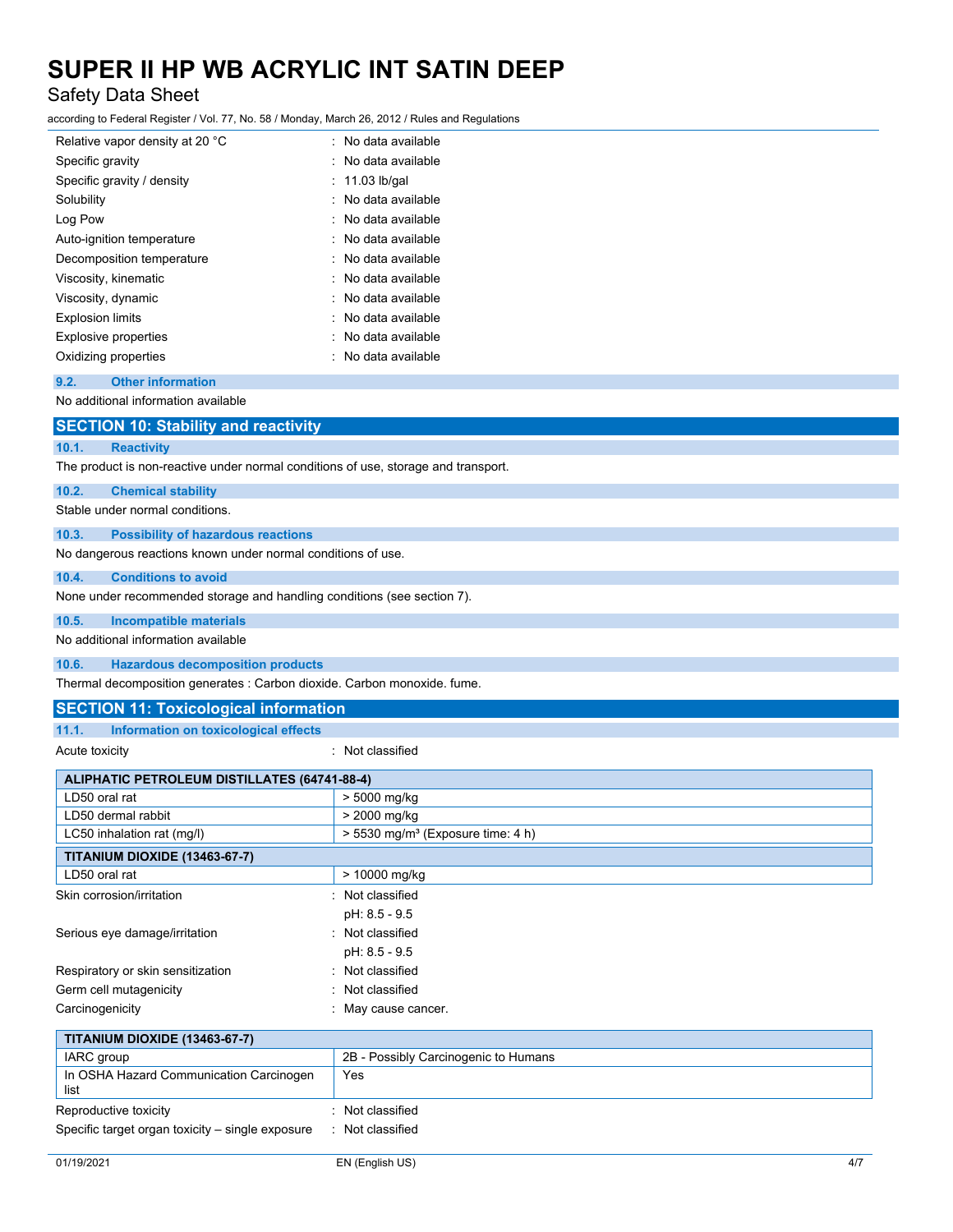Safety Data Sheet

according to Federal Register / Vol. 77, No. 58 / Monday, March 26, 2012 / Rules and Regulations

| Specific target organ toxicity – repeated | : Not classified |
|-------------------------------------------|------------------|
| exposure                                  |                  |
|                                           |                  |

| Aspiration hazard |  | Not classified |
|-------------------|--|----------------|
|-------------------|--|----------------|

| <b>SECTION 12: Ecological information</b>           |                                                                  |
|-----------------------------------------------------|------------------------------------------------------------------|
| 12.1.<br><b>Toxicity</b>                            |                                                                  |
| Ecology - general                                   | : Harmful to aquatic life.                                       |
| <b>ALIPHATIC PETROLEUM DISTILLATES (64741-88-4)</b> |                                                                  |
| LC50 fish 1                                         | > 5000 mg/l (Exposure time: 96 h - Species: Oncorhynchus mykiss) |
| EC50 Daphnia 1                                      | > 1000 mg/l (Exposure time: 48 h - Species: Daphnia magna)       |
|                                                     |                                                                  |
| 12.2.<br><b>Persistence and degradability</b>       |                                                                  |
| No additional information available                 |                                                                  |
| 12.3.<br><b>Bioaccumulative potential</b>           |                                                                  |
| No additional information available                 |                                                                  |
|                                                     |                                                                  |
| 12.4.<br><b>Mobility in soil</b>                    |                                                                  |
| No additional information available                 |                                                                  |
|                                                     |                                                                  |
| 12.5.<br><b>Other adverse effects</b>               |                                                                  |
| No additional information available                 |                                                                  |

| <b>SECTION 13: Disposal considerations</b> |                                                                                                                                                                                                                         |  |  |  |
|--------------------------------------------|-------------------------------------------------------------------------------------------------------------------------------------------------------------------------------------------------------------------------|--|--|--|
| 13.1.<br><b>Disposal methods</b>           |                                                                                                                                                                                                                         |  |  |  |
| Waste treatment methods                    | : Dispose of contents/container in accordance with licensed collector's sorting instructions.                                                                                                                           |  |  |  |
| Product/Packaging disposal recommendations | : Avoid release to the environment. Discharging into rivers and drains is forbidden. Dispose of<br>contents/container to hazardous or special waste collection point in accordance with state and<br>local regulations. |  |  |  |

### **SECTION 14: Transport information**

### **Department of Transportation (DOT)**

In accordance with DOT

Not applicable

**Transportation of Dangerous Goods**

Not applicable

### **Transport by sea**

Not applicable

#### **Air transport**

Not applicable

## **SECTION 15: Regulatory information**

**15.1. US Federal regulations**

### **ALIPHATIC PETROLEUM DISTILLATES (64741-88-4)**

Listed on the United States TSCA (Toxic Substances Control Act) inventory

## **TITANIUM DIOXIDE (13463-67-7)**

Listed on the United States TSCA (Toxic Substances Control Act) inventory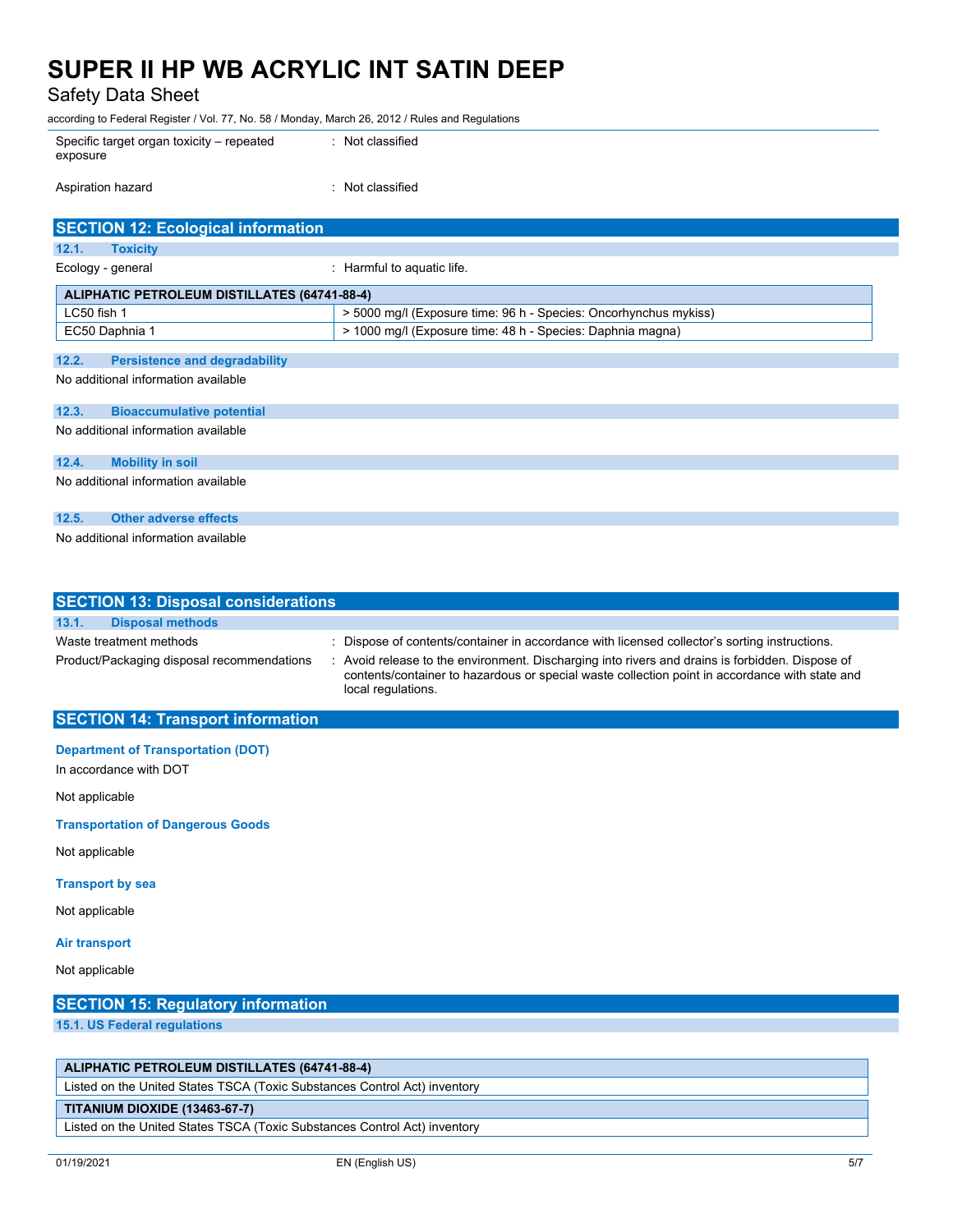Safety Data Sheet

according to Federal Register / Vol. 77, No. 58 / Monday, March 26, 2012 / Rules and Regulations

## **15.2. International regulations CANADA ALIPHATIC PETROLEUM DISTILLATES (64741-88-4)** Listed on the Canadian DSL (Domestic Substances List) inventory. **TITANIUM DIOXIDE (13463-67-7)** Listed on the Canadian DSL (Domestic Substances List) inventory. **EU-Regulations ALIPHATIC PETROLEUM DISTILLATES (64741-88-4)** Listed on the EEC inventory EINECS (European Inventory of Existing Commercial Chemical Substances) substances. **TITANIUM DIOXIDE (13463-67-7)** Listed on the EEC inventory EINECS (European Inventory of Existing Commercial Chemical Substances) substances. **National regulations ALIPHATIC PETROLEUM DISTILLATES (64741-88-4)** Listed on the AICS (the Australian Inventory of Chemical Substances) Listed on Inventory of Existing Chemical Substances (IECSC) Listed on the Korean ECL (Existing Chemical List) inventory. Listed on New Zealand - Inventory of Chemicals (NZIoC) Listed on Inventory of Chemicals and Chemical Substances (PICCS) Listed on INSQ (Mexican National Inventory of Chemical Substances) Listed on the TCSI (Taiwan Chemical Substance Inventory) **TITANIUM DIOXIDE (13463-67-7)** Listed on the AICS (the Australian Inventory of Chemical Substances) Listed on Inventory of Existing Chemical Substances (IECSC) Listed on the Japanese ENCS (Existing & New Chemicals Substances) inventory. Listed on Industrial Safety and Health Law Substances (ISHL) Listed on the Korean ECL (Existing Chemical List) inventory. Listed on New Zealand - Inventory of Chemicals (NZIoC) Listed on Inventory of Chemicals and Chemical Substances (PICCS) Listed on INSQ (Mexican National Inventory of Chemical Substances) Listed on the TCSI (Taiwan Chemical Substance Inventory)

### **15.3. US State regulations**

**A WARNING** This product can expose you to TITANIUM DIOXIDE, which is known to the State of California to cause cancer. For more information go to www.P65Warnings.ca.gov.

| <b>TITANIUM DIOXIDE (13463-67-7)</b>                                |                                                                      |                                                                              |                                                                            |                                      |                                        |
|---------------------------------------------------------------------|----------------------------------------------------------------------|------------------------------------------------------------------------------|----------------------------------------------------------------------------|--------------------------------------|----------------------------------------|
| $U.S.$ -<br>California -<br>Proposition 65<br>- Carcinogens<br>List | U.S. - California -<br>Proposition 65 -<br>Developmental<br>Toxicitv | U.S. - California -<br>Proposition 65 -<br>Reproductive<br>Toxicity - Female | U.S. - California -<br>Proposition 65 -<br>Reproductive Toxicity<br>- Male | No significance risk level<br>(NSRL) | Maximum allowable<br>dose level (MADL) |
| Yes                                                                 | No                                                                   | No                                                                           | No                                                                         |                                      |                                        |

**TITANIUM DIOXIDE (13463-67-7)**

U.S. - Idaho - Occupational Exposure Limits - TWAs

U.S. - Massachusetts - Right To Know List

U.S. - New Jersey - Right to Know Hazardous Substance List

U.S. - Pennsylvania - RTK (Right to Know) List

### **SECTION 16: Other information**

Revision date : 01/19/2021

#### Full text of H-phrases:

| H350 | May cause cancer            |
|------|-----------------------------|
| H351 | Suspected of causing cancer |
| H402 | Harmful to aguatic life     |